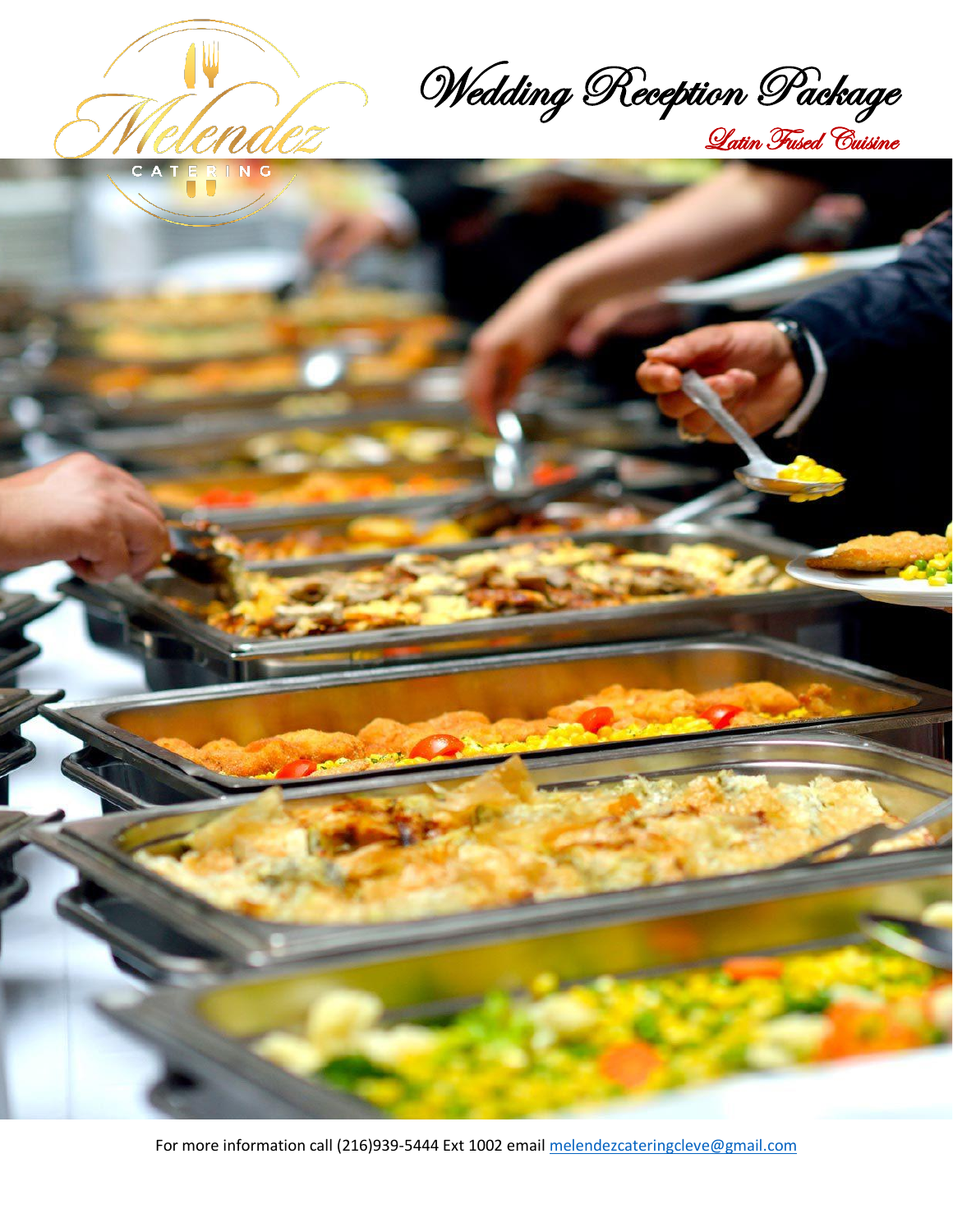

Wedding Reception Package Latin Fused Cuisine

HABLAMOS ESPAÑOL

# OUR CATERING SERVICES

A family owned & operated, full-service caterer, Melendez Catering & The CLE Event Factory has served the Cleveland area since 2016 with signature customer service and innovative cuisine. Melendez Catering provides all food & beverage services, rental coordination, floor plan & timeline creation, and streamlined advice on all event logistics.

The Melendez Catering team is dedicated to using the freshest, most sustainable ingredients and finest preparation techniques. Our secret ingredient for making each event successful is our staff, who approach each event with thoughtful expertise and time-tested experience. Our team customizes every menu to suit the palate and dietary needs of our clients, making each event unique and personalized.

## YOUR CATERING PARTNER FOR LIFE'S MOST MEMORABLE EVENTS

Melendez Catering & CLE Event Factory has developed wedding catering into a time-tested art form. Your wedding day is one of the most important days in your life, and it's important to assemble a team of professionals that will put you at ease and make the planning process what it should be - fun! Whether your venue is sprawling plantation, an historic home or a waterfront locale, our event producers will create a unique wedding celebration that reflects your vision.

## SERVICE IS OUR SECRET INGREDIENT

Chef Melendez and the entire Melendez Catering culinary team, strives to provide each client with cutting edge catering featuring the latest techniques and finest preparation methods. Along with the culinary team, our service staff are dedicated to making your wedding day run smoothly, delivering a fabulous, enjoyable wedding experience. Incredible food and amazing service are two things that you and your guests will remember most from your wedding.

## CUSTOMIZABLE PLANNING APPROACH

Melendez Catering Services is also happy to work with your wedding planner, or directly with you and your family, to handle wedding details limited to menu planning and service only. We can help as much or as little as your special day requires!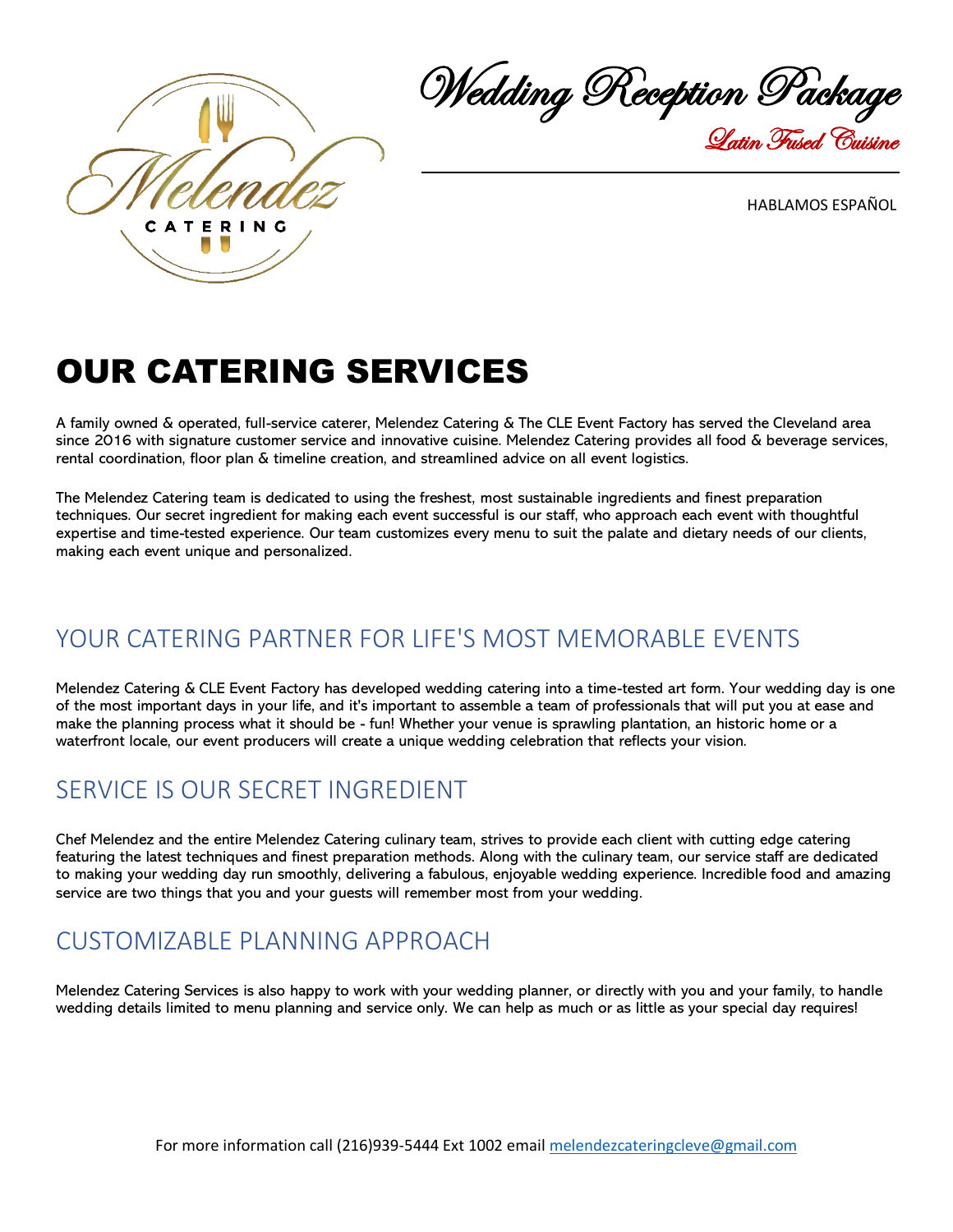

Wedding Reception Package Latin Fused Cuisine

#### PRICE POINT MENU

 100 guests minimum (Price per person)

One Entrée, Two Sides Buffet Style 22.99 Family Style 27.99 Two Entrée, Two Sides Buffet Style 24.99 Family Style 34.99

 Additional Entrée 5.99 Additional Side Dishes 3.99 Coffee Station 1.25 Dessert Station 3.99

#### **PROVIDED ITEMS & ADD ONS**

*Charcuterie Table (Cocktail Hour) Included* 

*Cake Cutting Services Included*

*Linens, Dinnerware, Flatware & Glassware Available (Ask for Details)* 

*Bar Services and Staffing available (Ask for Details)* 

*Event Organizing Services Available (Ask for Details)*

Price per serving plus 20% Gratuity (Full Staffed Services) & Sales Tax. 3.5% Convenience Fee for ALL Credit Card Payments Quoted estimates are based on estimated guest amount, Final Headcount to be provided 30 days prior to date of event. A Deposit of 10% or \$500 (whichever is greater) is required at contract signing.

For more information call (216)939-5444 Ext 1002 email [melendezcateringcleve@gmail.com](mailto:melendezcateringcleve@gmail.com)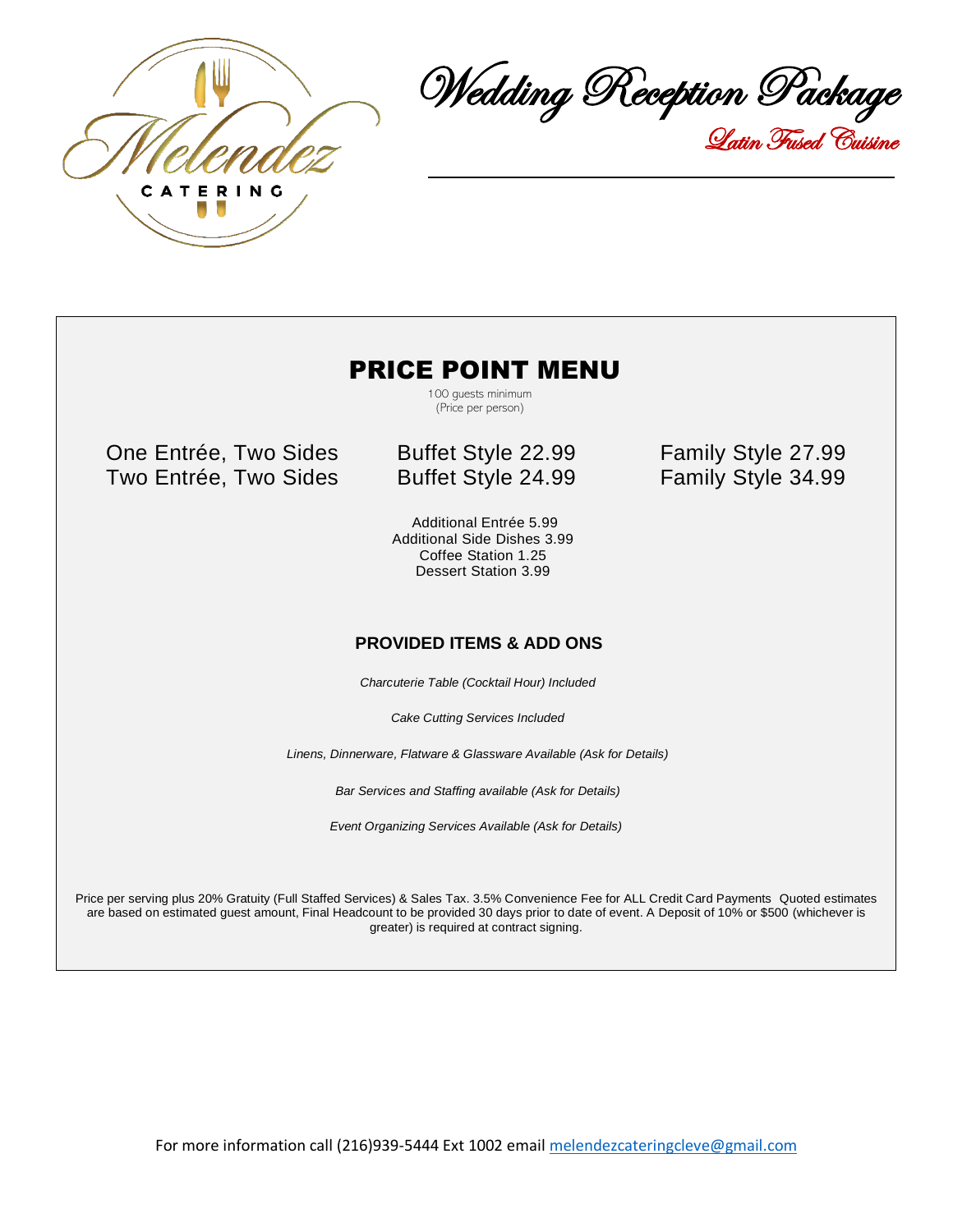

Wedding Reception Package Latin Fused Cuisine

Charcuterie Table

Cocktail Hour

A delicate spread of fruits, deli meats, variety of cheeses, gourmet crackers, hummus, pita chips, variety of breads, butter & nuts. Integrated Salad Station composed of mixed greens, cherry tomatoes, red onions, croutons, mozzarella cheese and choice of dressings.

Hors D'oeuvres add-ons

Spring Rolls & Sweet Chili Sauce (2 pc) 2.00ps Smoked Salmon Cucumber Bites (3pc) 3.00ps Bacon Cheese Ball Bacon Bites (2pc) 2.50ps Azteka Shrimp Cocktail (2pc) 3.00ps Caprese Salad Bites (3pc) 2.00ps Grilled Cheese Sticks & Tomato Soup (2pc) 3.00ps



+ \$70 For Chef Attendant per Station

OVEN ROASTED TURKEY BREAST serves 50 guests Served w. Guava Sauce & White Gravy \$250

COUNTRY HAM

serves 50 guests Served w. Pineapple Cherry Glaze \$225

#### TOP ROUND of BEEF

serves 50 guests served w. horseradish sauce & au jus \$300

Entradas

Pechuga de Pollo Rellena de Platano Maduro con Adereso (Sweet Plantain Stuffed Chicken Breast w. Gravy)

Pechuga de Pollo Rellena de Crema de Espinacas (Crème of Spinach Stuffed Chicken Breast Cheese Sauce)

Pollo a la Tuscana (Creamy Tuscan Chicken)

Pollo con Piña (Pineapple Chicken)

Pollo Al Horno (Baked Chicken Leg Quarters)

Chuleta de Cerdo Rellena con Platano Maduro y Adereso (Sweet Plantain Stuffed Pork Chop w/ Gravy)

> Chuleta de Cerdo Glaceada de Miel con Ajo (Honey Garlic Glazed Pork Chop)

Pernil Asado (Caribbean Pork Roast)

Masitas de Cerdo Encebolladas (Sauteed Pork w. Onions & Bell Peppers)

Camarones al Ajillo (Shrimp Scampi) Salmon a la Tuscana (Tuscan Salmon)

Acompañantes

Arroz con Gandules (Spanish Rice & Pigeon Peas)

Arroz Congri (Cuban Rice)

Arroz Griego (Greek Rice) \*Contains Bacon

Arroz a La Jardinera (Garden Rice)

Yuca al Ajo (Cassava Root w/ Garlic Sauce)

Guineos en Escabeche (Pickled Green Bananas) \*Mollejas / Gizzards (Additional 2.00ps)

Ensalada de Papa (Potato Salad)

Ensalada de Coditos (Macaroni Salad)

Papas Rojas al Ajillo (Roasted Garlic Red Potatoes)

Ensalada de Pasta (Pasta Salad)

For more information call (216)939-5444 Ext 1002 email [melendezcateringcleve@gmail.com](mailto:melendezcateringcleve@gmail.com)